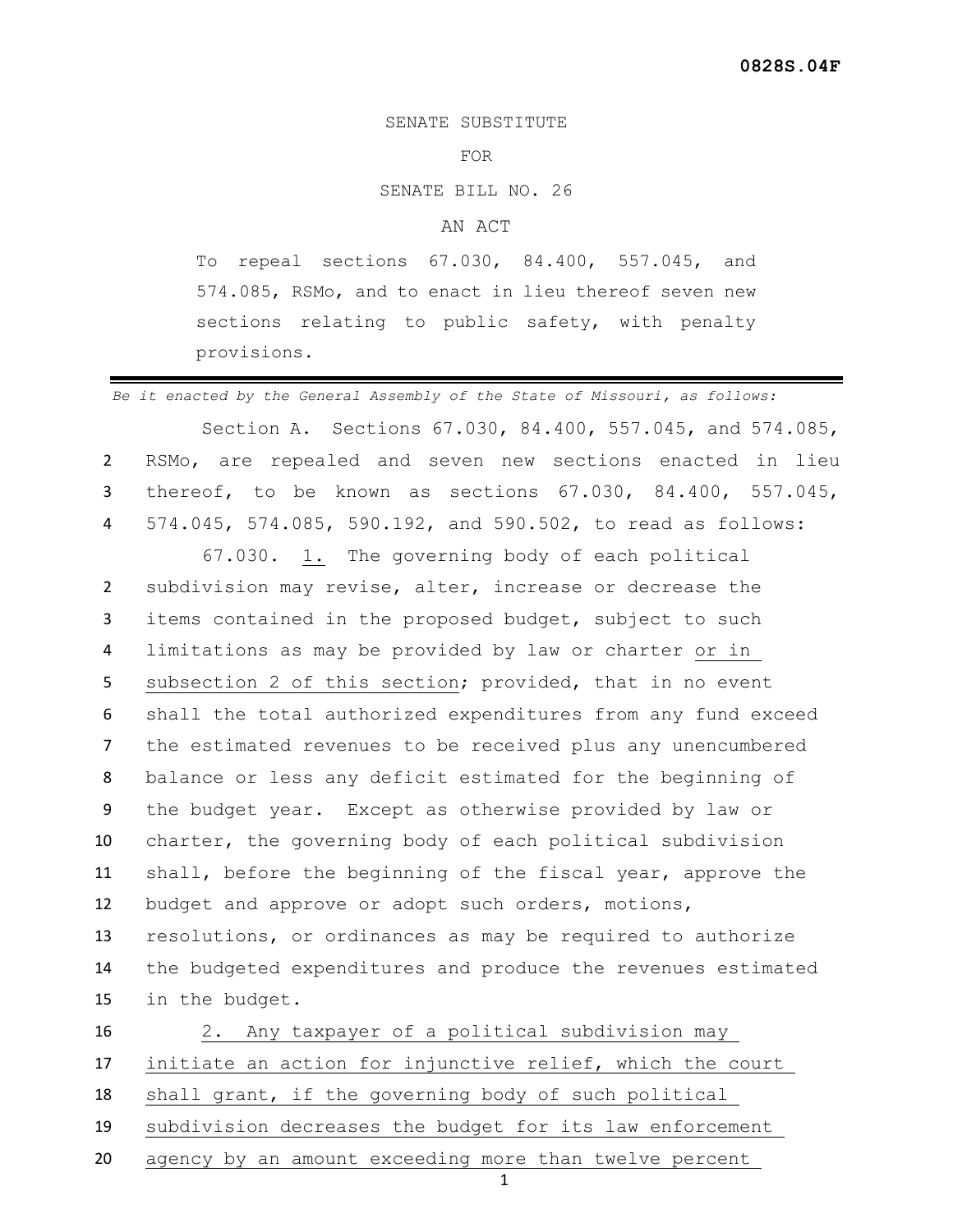## relative to the proposed budgets of other departments of the

political subdivision over a five year aggregate amount.

84.400. 1. Any one of said commissioners so appointed or any member of any such police force who, during the term 3 of his office, shall accept any other place of public trust, or emolument, or who shall knowingly receive any nomination for an office elective by the people, and shall fail to decline such nomination publicly within the five days succeeding such nomination or shall become a candidate for the nomination for any office at the hands of any political party, shall be deemed to have thereby forfeited and vacated office as such commissioner or member of such police force.

 2. Notwithstanding any provisions of law to the contrary, a member of the board or any member of such police force may be appointed to serve on any state or federal board, commission, or task force where no compensation for such service is paid, except that such board member or member of such police force may accept payment of a per diem for attending meetings, or if no per diem is provided, reimbursement from such board, commission, or task force for reasonable and necessary expenses for attending such meetings.

557.045. No person found quilty of, or pleading quilty to, the following offenses shall be eligible for probation, suspended imposition or execution of sentence, or conditional release, and shall be sentenced to a term of imprisonment pursuant to subdivision (1) of subsection 2 of section 557.011:

 (1) Second degree murder when a person knowingly causes the death of another person or, with the purpose of causing serious physical injury to another person, causes the death of another person, as defined in subdivision (1) of subsection 1 of section 565.021;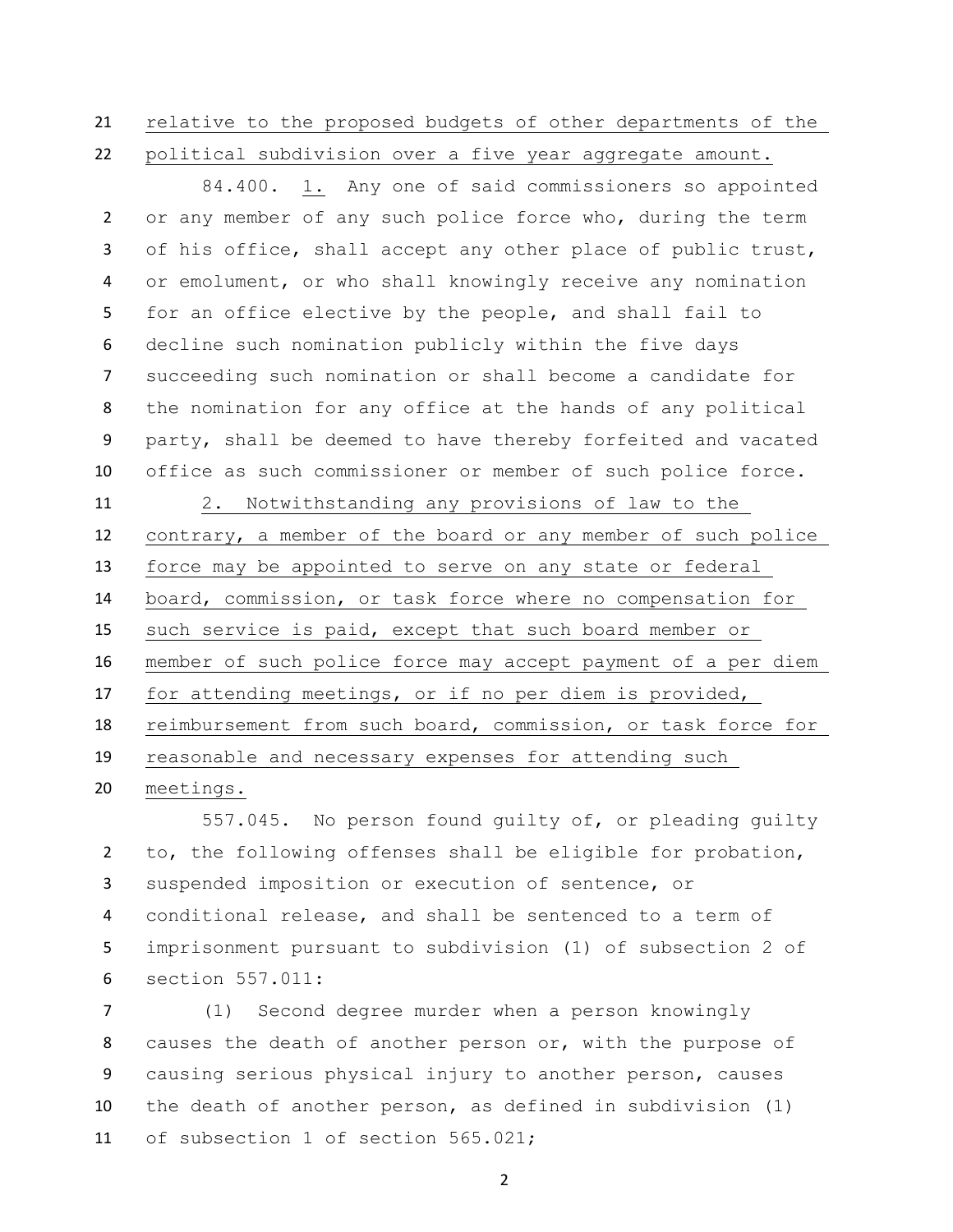(2) Any dangerous felony, as the term is defined in section 556.061, where the person has been previously found guilty of a class A or B felony or a dangerous felony; **[**or**]** (3) Any dangerous felony, as the term is defined in section 556.061, where the commission of the felony involves the use of a deadly weapon, as that term is defined in section 556.061; or (4) Any dangerous felony, as the term is defined in section 556.061, where the victim is a law enforcement officer, firefighter, or an emergency service provider while in the performance of his or her duties. 574.045. 1. As used in this section, the following terms mean: (1) "Interstate highway", a highway located in this state that is included in the national system of interstate highways, as officially designated or as may be hereafter designated by the Missouri highways and transportation commission within the Missouri department of transportation and approved by the United States Secretary of Transportation; (2) "Unlawful assembly", when a person knowingly assembles with six or more other persons and agrees with such persons to violate any of the criminal laws of this state or of the United States with force or violence. 2. A person commits the offense of unlawful traffic interference if, with the intention to impede vehicular traffic, the person walks, stands, sits, kneels, lays, or places an object in such a manner as to block passage by a vehicle on any public street, highway, or interstate highway. This section shall not apply to the blocking of passage by any person who has permission to do so from a government authority, who is a law enforcement officer, or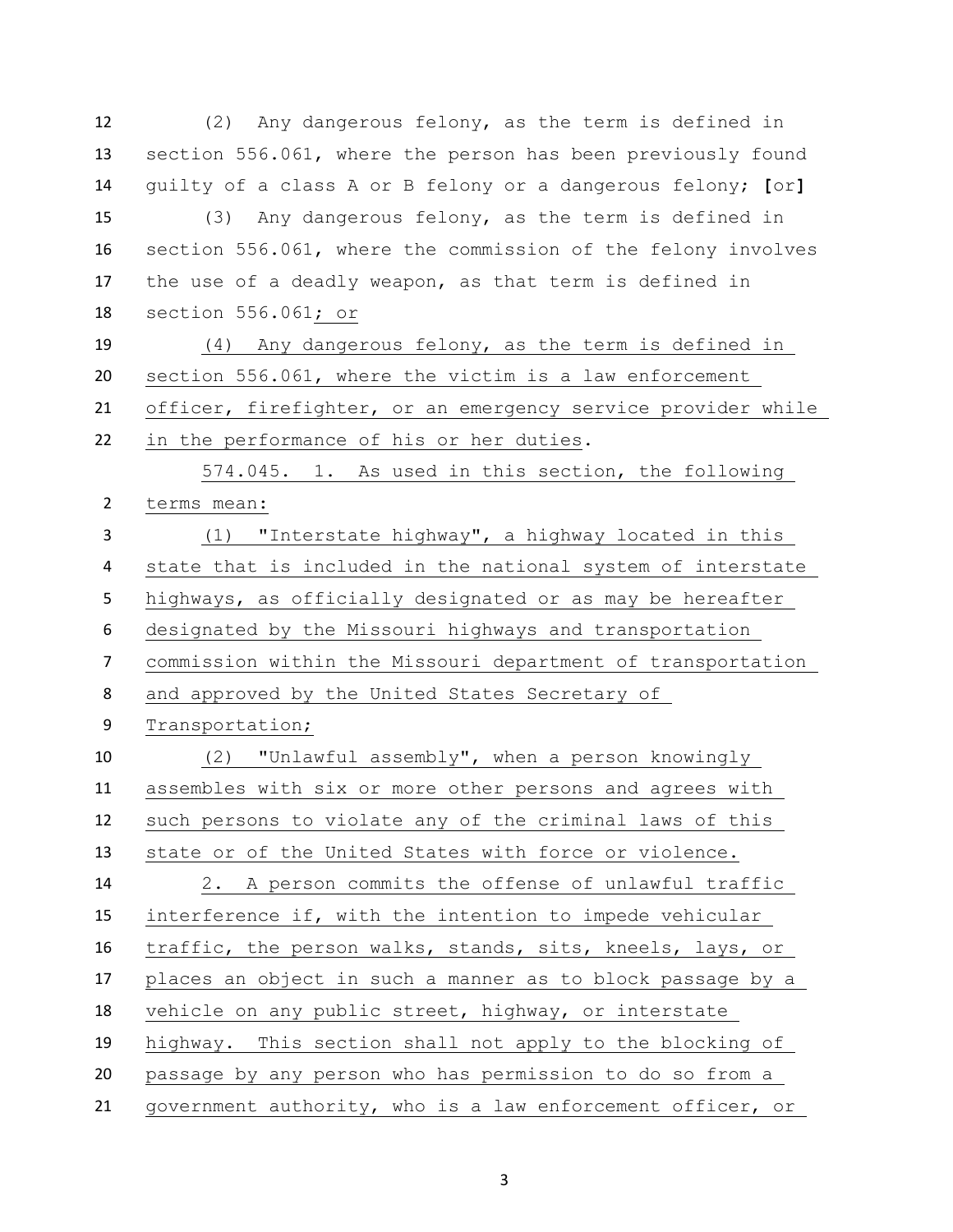who does so to direct traffic away from hazardous road conditions, an obstacle, or a scene of an accident. 3. The offense of unlawful traffic interference on a public street or highway is an infraction for the first violation. Any second violation that occurs on a public street or highway is a class B misdemeanor. Any third or subsequent violation that occurs on a public street or highway is a class E felony. 4. The offense of unlawful traffic interference on any public street, highway, or interstate highway while part of an unlawful assembly is an infraction for the first violation. Any second violation that occurs on a public street, highway, or interstate highway while part of an unlawful assembly is a class A misdemeanor. Any third or subsequent violation that occurs on a public street, highway, or interstate highway while part of an unlawful assembly is a class D felony. 574.085. 1. A person commits the offense of institutional vandalism if he or she knowingly vandalizes, defaces, or otherwise damages: (1) Any church, synagogue or other building, structure or place used for religious worship or other religious purpose; (2) Any cemetery, mortuary, military monument or other facility used for the purpose of burial or memorializing the dead; (3) Any school, educational facility, community center, hospital or medical clinic owned and operated by a religious or sectarian group; (4) The grounds adjacent to, and owned or rented by, any institution, facility, building, structure or place described in subdivision (1), (2), or (3) of this subsection;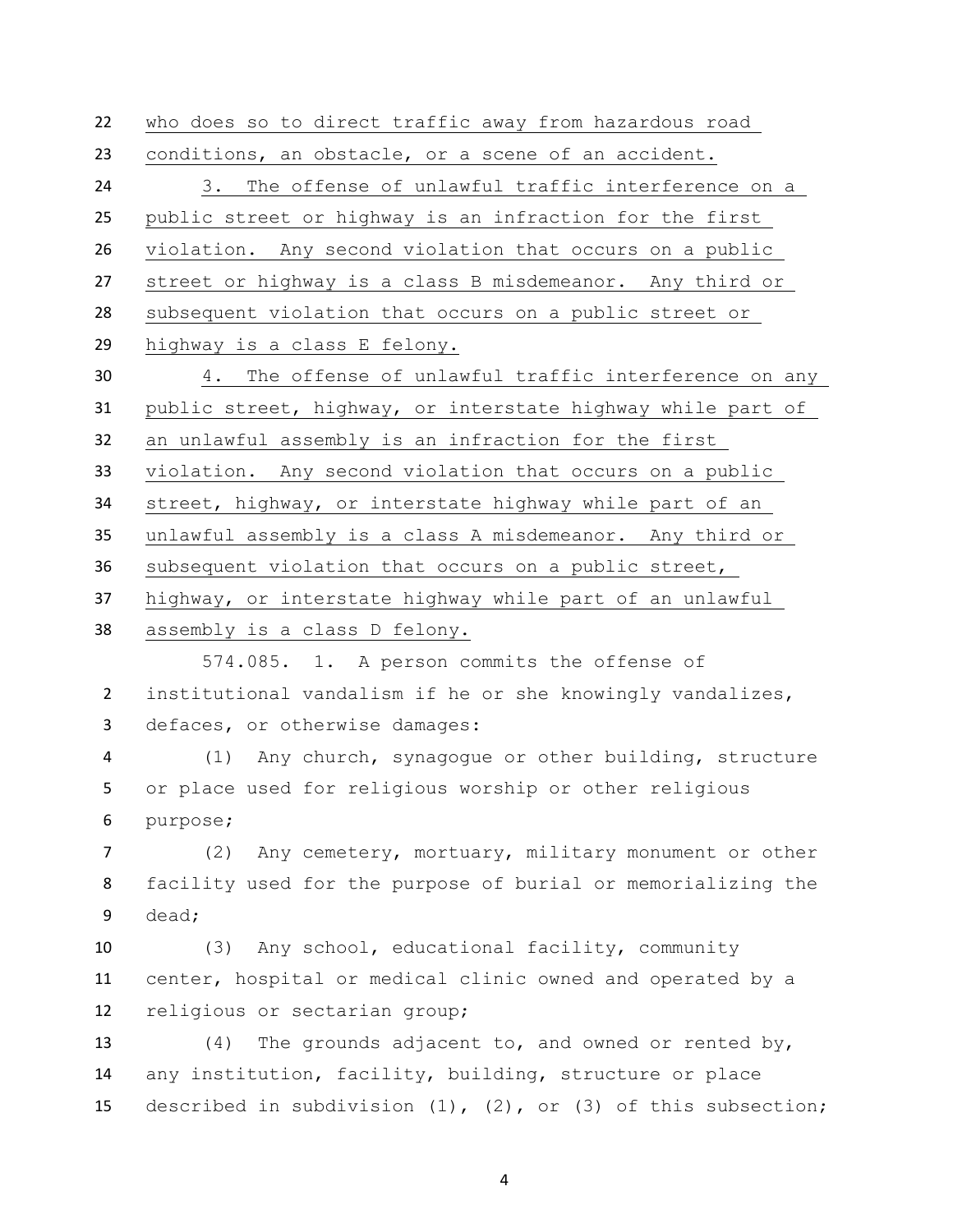(5) Any personal property contained in any institution, facility, building, structure or place described in subdivision (1), (2), or (3) of this subsection; **[**or**]**

 (6) Any motor vehicle which is owned, operated, leased or under contract by a school district or a private school for the transportation of school children; or

 (7) Any public monument or structure on public property owned or operated by a public entity.

 2. The offense of institutional vandalism is a class A misdemeanor, unless the value of the property damage is seven hundred fifty dollars or more, in which case the offense is a class E felony; or the value of the property damage is more than five thousand dollars, in which case the offense is a class D felony.

 3. In determining the amount of damage to property, for purposes of this section, damage includes the cost of 33 repair or, where necessary, replacement of the property that was damaged.

590.192. 1. There is hereby created in the state treasury the "988 Public Safety Fund", which shall consist of money appropriated by the general assembly. The state treasurer shall be custodian of the fund. In accordance with sections 30.170 and 30.180, the state treasurer may approve disbursements. The fund shall be a dedicated fund and money in the fund shall be used solely by the department of public safety for the purposes of providing services for peace officers to assist in coping with stress and potential psychological trauma resulting from a response to a critical incident or emotionally difficult event. Such services may include consultation, risk assessment, education, intervention, and other crisis intervention services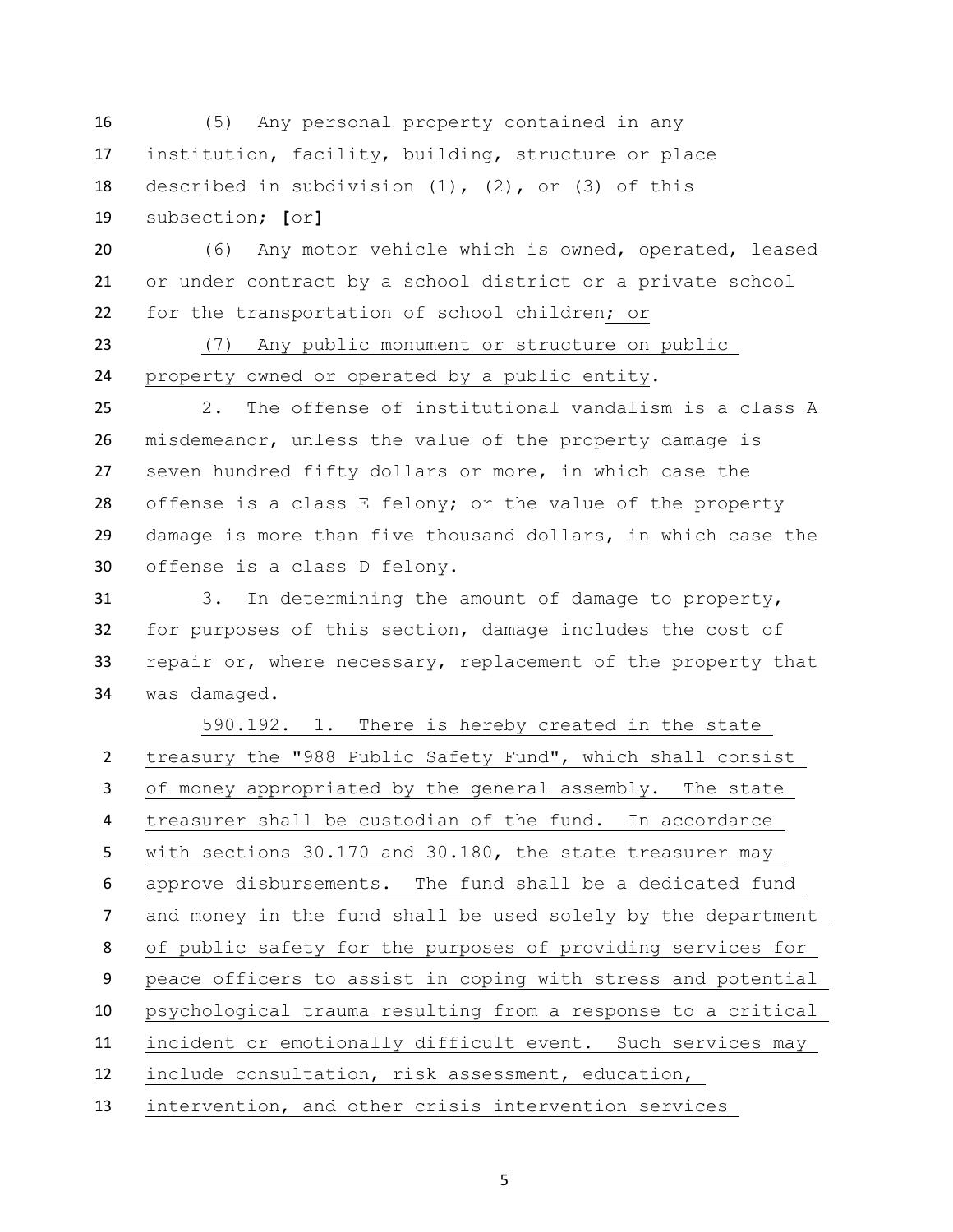| 14             | provided by the department to peace officers affected by a   |
|----------------|--------------------------------------------------------------|
| 15             | critical incident.                                           |
| 16             | 2. Notwithstanding the provisions of section 33.080 to       |
| 17             | the contrary, any moneys remaining in the fund at the end of |
| 18             | the biennium shall not revert to the credit of the general   |
| 19             | revenue fund.                                                |
| 20             | 3. The state treasurer shall invest moneys in the fund       |
| 21             | in the same manner as other funds are invested. Any          |
| 22             | interest and moneys earned on such investments shall be      |
| 23             | credited to the fund.                                        |
|                | 590.502. 1. For purposes of this section, the                |
| $\overline{2}$ | following shall mean:                                        |
| 3              | (1) "Board", any individual or body authorized by an         |
| 4              | agency or department to hear and make final decisions        |
| 5              | regarding appeals of disciplinary actions issued by an       |
| 6              | agency or department;                                        |
| $\overline{7}$ | (2) "Color of law", any act by a law enforcement             |
| 8              | officer, whether on duty or off duty, that is performed in   |
| 9              | furtherance of his or her sworn duty to enforce laws and to  |
| 10             | protect and serve the public;                                |
| 11             | (3) "Economic loss", any economic loss, including but        |
| 12             | not limited to, loss of overtime accrual, overtime income,   |
| 13             | sick time accrual, sick time, secondary employment income,   |
| 14             | holiday pay, and vacation pay;                               |
| 15             | (4) "Good cause", sufficient evidence or facts that          |
| 16             | would support a party's request for extensions of time or    |
| 17             | any other requests seeking accommodations outside the scope  |
| 18             | of the rules set out herein;                                 |
| 19             | (5) "Law enforcement officer", any sworn peace officer       |
| 20             | with the power to arrest for a violation of the criminal     |
| 21             | code who is employed by any unit of the state or any         |
| 22             | political subdivision or by a state college or university.   |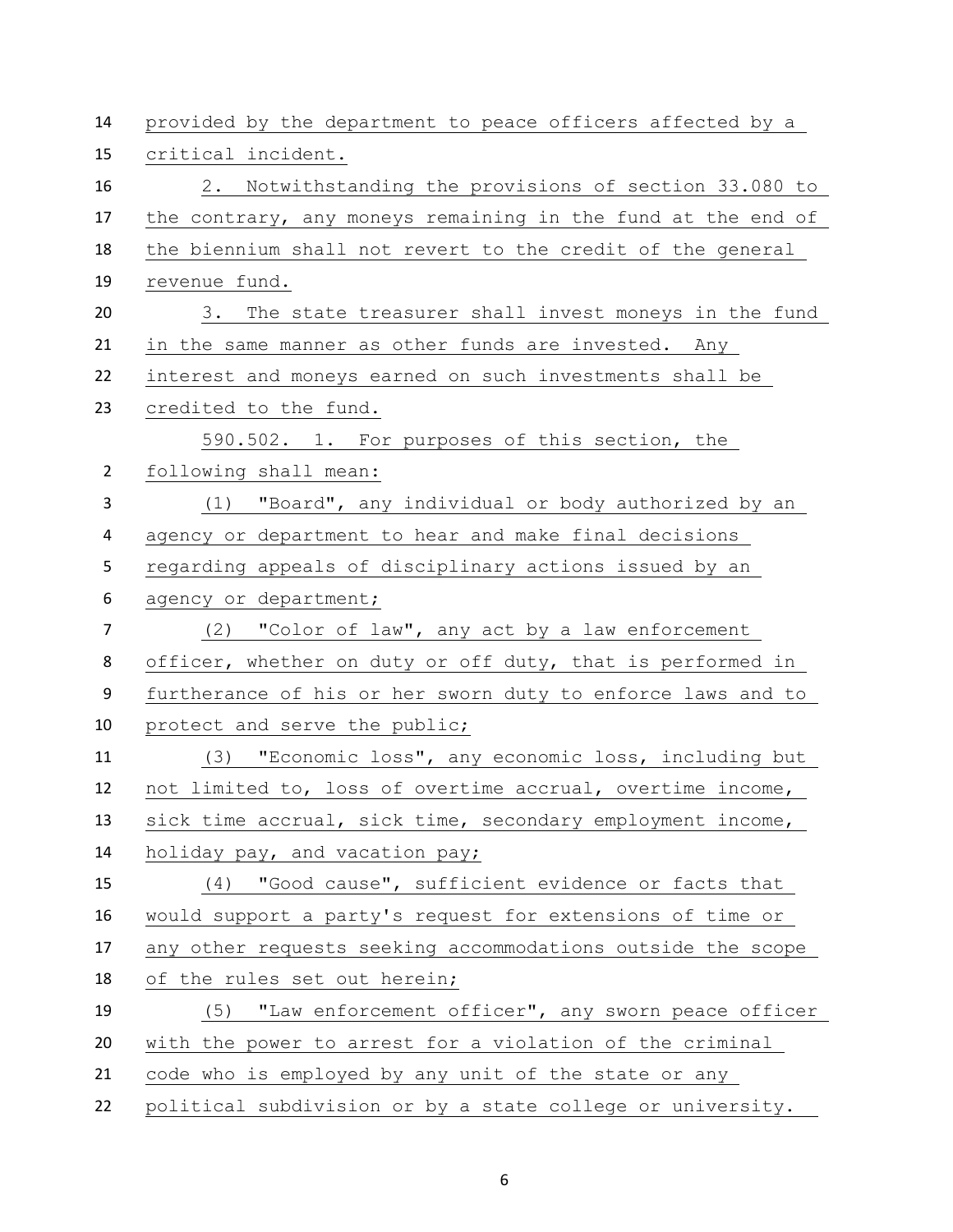"Law enforcement officer" shall not include any officer who is the highest ranking officer in the law enforcement agency. 2. Whenever a law enforcement officer is under investigation or is subjected to questioning, that the officer reasonably believes could lead to disciplinary action, demotion, dismissal, transfer, or placement on a status that could lead to economic loss, the investigation or questioning shall be conducted under the following conditions: (1) The law enforcement officer who is the subject of the investigation shall be informed, in writing, of the existence and nature of the alleged violation and the individual who will be conducting the investigation. Notice shall be provided to the officer along with a copy of the complaint at least twenty-four hours prior to any interrogation or interview of the officer; (2) Any person, including members of the same agency or department as the officer under investigation, filing a complaint against a law enforcement officer shall have the complaint supported by a written statement outlining the complaint that includes the personal identifying information of the person filing the complaint. All personal identifying information shall be held in camera. Any complaint supported by a sworn affidavit and found, in total or in part, to contain knowingly false material information, shall be presented to the appropriate prosecuting or circuit attorney for a determination of prosecution; (3) When a law enforcement officer is questioned or interviewed regarding matters pertaining to his or her law enforcement duties or actions taken within the scope of his or her employment, such questioning shall be conducted for a reasonable length of time and only while the officer is on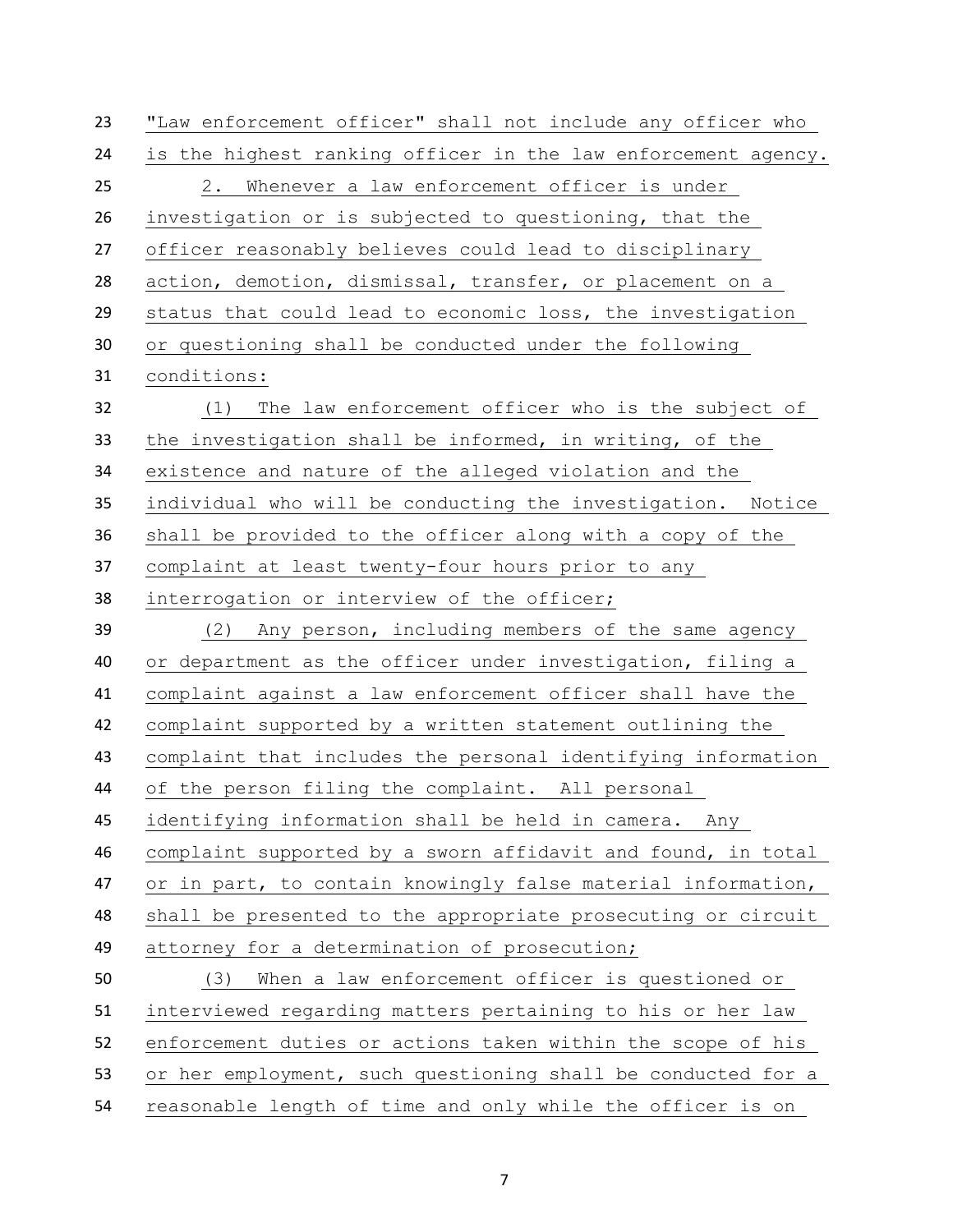duty unless reasonable circumstances exist that necessitate questioning the officer while he or she is off duty; (4) Any interviews or questioning shall be conducted at a secure location at the agency that is conducting the investigation or at the place where the officer reports to work, unless the officer consents to another location; (5) Law enforcement officers shall be questioned by two investigators and shall be informed of the name, rank, 63 and command of the officer conducting the investigation; except that, separate investigators shall be assigned to investigate alleged department policy violations and alleged criminal violations; (6) Interview sessions shall be for a reasonable period of time. There shall be times provided for the officer to allow for such personal necessities and rest 70 periods as are reasonably necessary; (7) Law enforcement officers shall not be threatened, harassed, or promised rewards to induce them into answering any question; except that, law enforcement officers may be compelled by their employer to give protected statements to an investigator under the direct control of the employer, but such compelled statements shall not be used or derivatively used against the officer in any aspect of a 78 criminal case brought against the officer; (8) Law enforcement officers under investigation are entitled to have an attorney or any duly authorized representative present during any questioning that the law enforcement officer reasonably believes may result in disciplinary action. The questioning shall be suspended for a period of up to twenty-four hours if the officer requests representation; (9) Prior to the law enforcement officer being interviewed, the officer and his representative shall have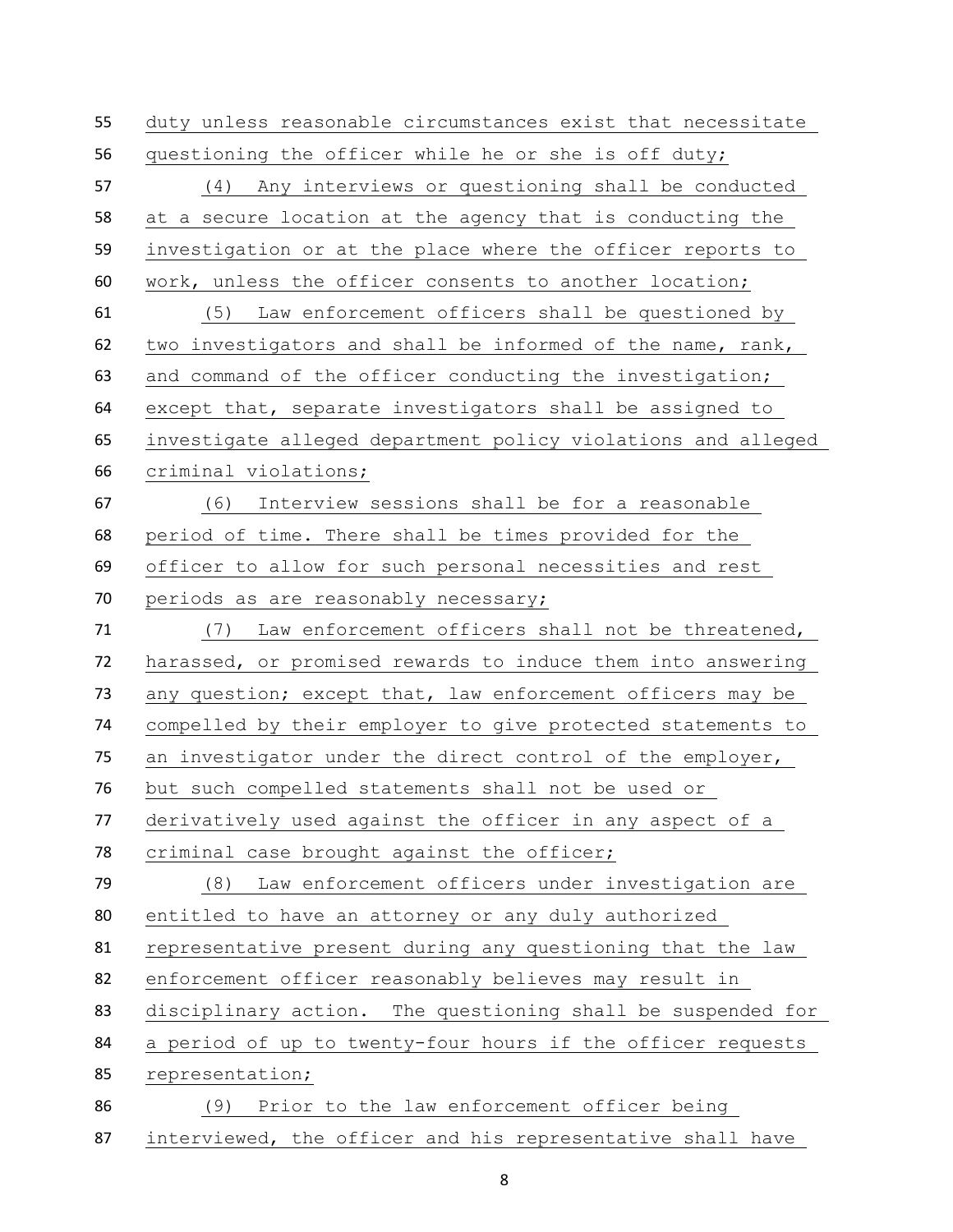the opportunity to review any audio or video in the possession of the agency conducting the investigation and the investigators shall redact any personal identifying information; (10) The law enforcement agency conducting the investigation shall have ninety days from receipt of a complaint to complete such investigation. The agency shall determine the disposition of the complaint and render a disciplinary decision, if any, within ninety days. The agency may, for good cause, petition the board overseeing the administration of discipline for an extension of time to complete the investigation. If the board finds the agency has shown good cause for the granting of an extension of time to complete the investigation, the board shall grant an extension of up to sixty days. The agency is limited to two extensions per investigation, except if there is an ongoing criminal investigation there shall be no limitation on the amount of sixty day extensions. Absent consent from the officer being investigated, the board overseeing the administration of discipline shall set the matter for hearing and shall provide notice of the hearing to the law enforcement officer under investigation. The officer shall have the right to attend the hearing and to present evidence 111 and arguments against extension; (11) Within five days of the conclusion of the administrative investigation, the investigator shall inform the officer, in writing, of the investigative findings and any recommendation for further action, including discipline; (12) A complete record of the administrative investigation shall be kept by the law enforcement agency conducting such investigation. Upon completion of the investigation, a copy of the entire record, including, but not limited to, audio, video, and transcribed statements,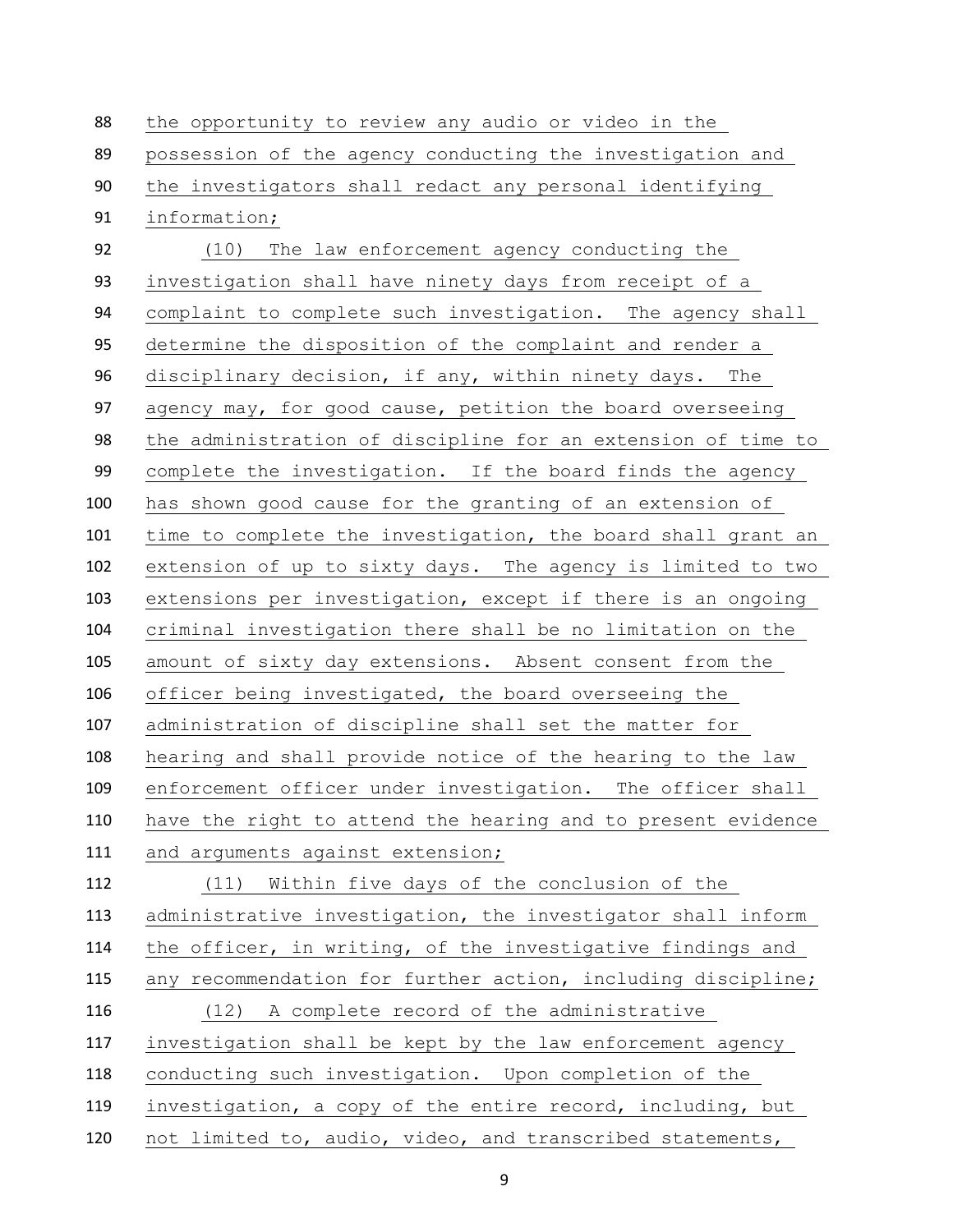shall be provided to the officer or the officer's representative within five business days of the officer's written request. The agency may request a protective order to redact all personal identifying witness information; and (13) All records compiled as a result of any investigation subject to the provisions of this section shall be held confidential and shall not be subject to disclosure under chapter 610, except by lawful subpoena or court order. 3. Law enforcement officers who are suspended without pay, demoted, terminated, transferred, or placed on a status resulting in economic loss shall be entitled to a full due process hearing. However, nothing in this section shall prohibit a law enforcement agency and the authorized bargaining representative for a law enforcement officer employed by that agency from reaching written agreements providing disciplinary procedures more favorable than those provided for this section. The components of the hearing shall include, at a minimum: (1) The right to be represented by an attorney or other individual of their choice during the hearing; (2) Seven days notice of the hearing date and time; (3) An opportunity to access and review documents, at least seven days in advance of the hearing, that are in the employer's possession and that were used as a basis for the disciplinary action; (4) The right to refuse to testify at the hearing if the officer is concurrently facing criminal charges in connection with the same incident. A law enforcement officer's decision not to testify shall not result in additional internal charges or discipline; (5) A complete record of the hearing shall be kept by the agency for purposes of appeal. The record shall be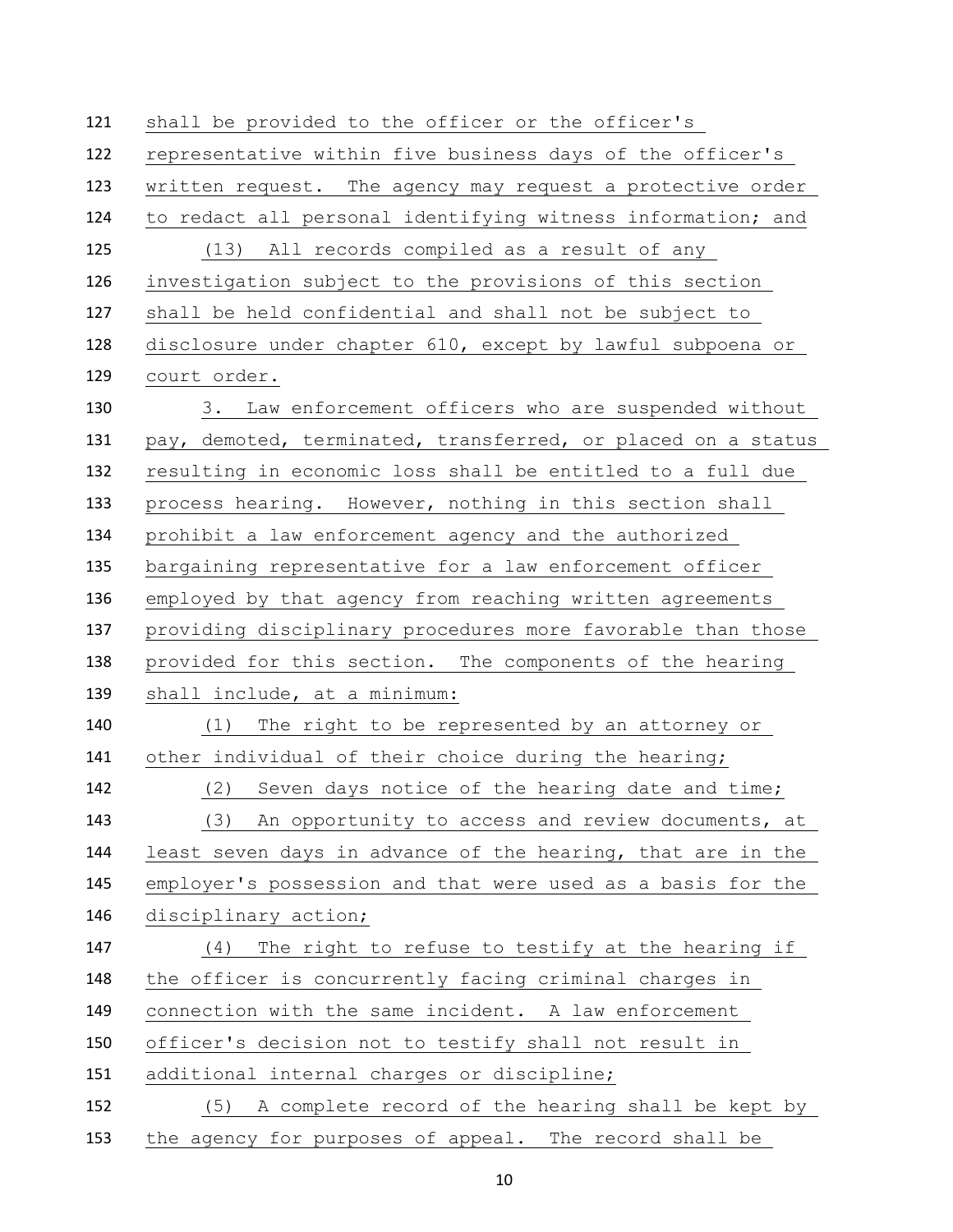provided to the officer or his or her attorney upon written request; (6) The entire record of the hearing shall remain confidential and shall not be subject to disclosure under chapter 610, except by lawful subpoena or court order. If a contractual disciplinary grievance procedure executed by and between the agency and the bargaining unit of that officer is in effect, the terms of that disciplinary grievance procedure shall take precedence and govern the conduct of the hearing. 4. In the event a law enforcement officer is entitled to a hearing, a hearing shall be scheduled within a reasonable period of time from the alleged incident, but in no event more than one hundred twenty days following the notification of discipline, unless waived in writing by the charged officer. 5. Any decision, order, or action taken following the hearing shall be in writing and shall be accompanied by findings of fact. The findings shall consist of a concise statement upon each issue in the case. A copy of the decision or order accompanying findings and conclusions along with the written action and right of appeal, if any, shall be delivered or mailed promptly to the law enforcement officer or to the officer's attorney or representative of record. 6. Law enforcement officers shall have the opportunity to provide a written response to any adverse materials placed in their personnel file, and such written response shall be permanently attached to the adverse material. 7. Law enforcement officers shall have the right to compensation for any economic loss incurred during an investigation if the officer is found to have committed no misconduct.